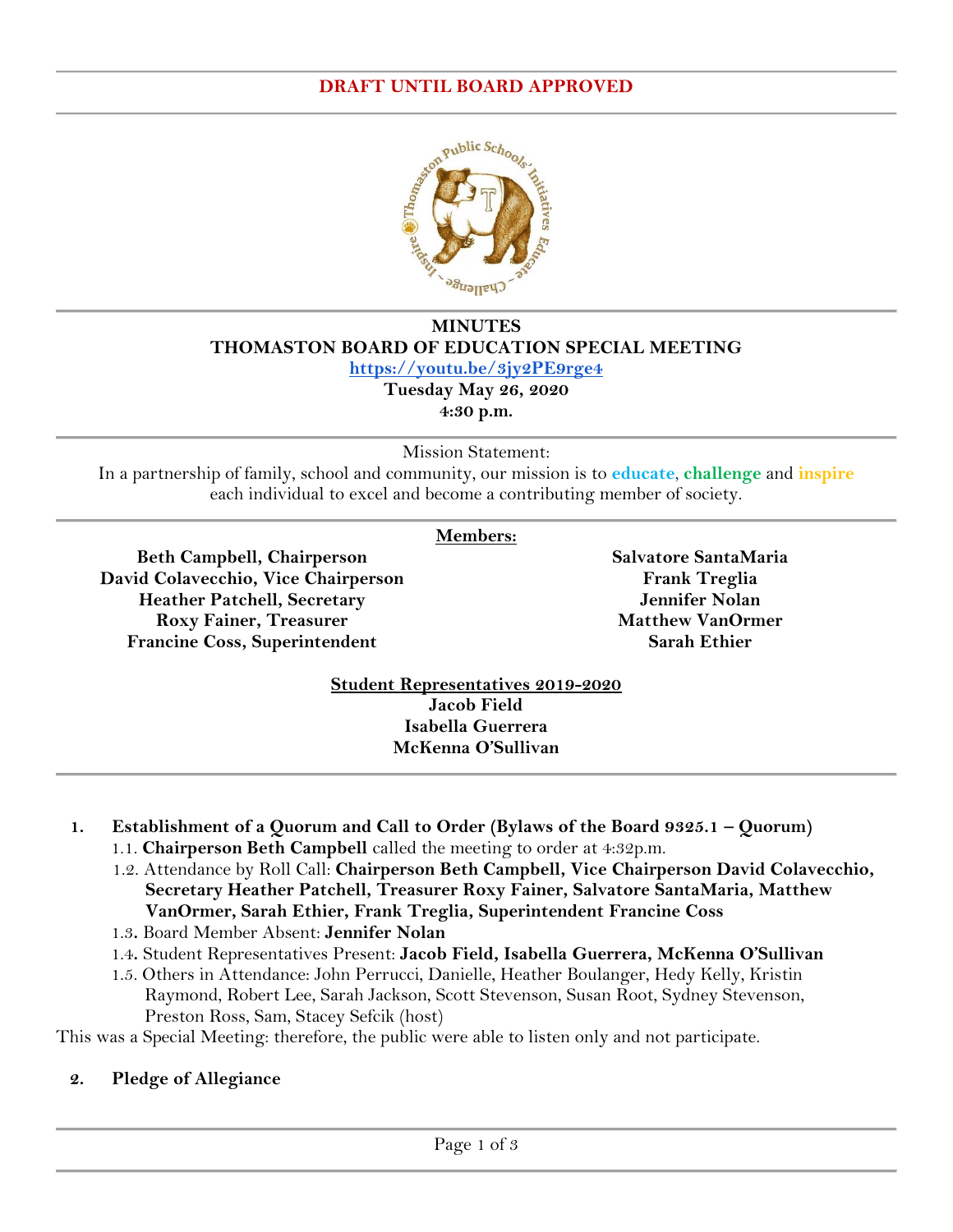**3. Meeting to discuss (4) four proposed options for the Thomaston High School Graduation Ceremony - June 15, 2020**

**<https://youtu.be/3jy2PE9rge4?t=151>**

**4. Written response regarding the (4)four proposed options from Robert Rubbo - Director of Health – Torrington Area Health District**

 **<https://youtu.be/3jy2PE9rge4?t=233>**

**5. Salvatore SantaMaria motioned and Matthew VanOrmer seconded** to vote on potential action regarding 2020 Senior Class Graduation Ceremony, specifically Option #4, In-Person Graduation Ceremony.

Discussion: <https://youtu.be/3jy2PE9rge4?t=703>

Results by Roll Call:

| <b>Board Member</b>                   | Yeas | Nays | Abstain |
|---------------------------------------|------|------|---------|
| <b>Beth Campbell</b>                  |      |      |         |
| David Colavecchio                     | ✓    |      |         |
| <b>Sarah Ethier</b>                   |      |      |         |
| <b>Roxy Fainer</b>                    |      |      |         |
| <b>Heather Patchell</b>               |      |      |         |
| <b>Salvatore</b><br><b>SantaMaria</b> |      |      |         |
| <b>Frank Treglia</b>                  |      |      |         |
| <b>Matthew</b><br>VanOrmer            |      |      |         |

The Motion Carries in favor of holding an in-person graduation ceremony. Abstention: As a parent of a Senior, **Frank Treglia** chose to abstain.

### **6. David Colavecchio motioned and Matthew VanOrmer** seconded to adjourn the meeting.

Discussion: None